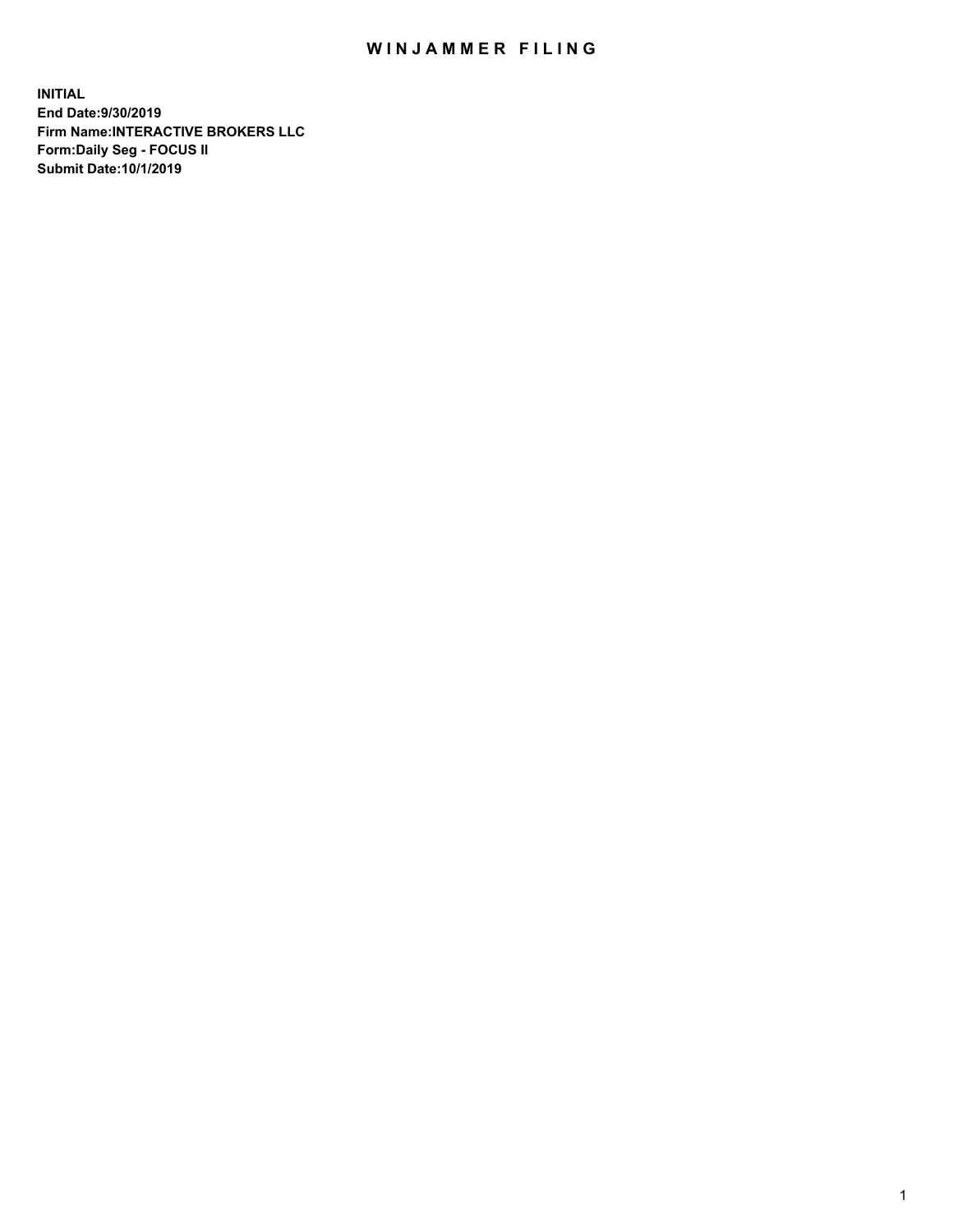**INITIAL End Date:9/30/2019 Firm Name:INTERACTIVE BROKERS LLC Form:Daily Seg - FOCUS II Submit Date:10/1/2019 Daily Segregation - Cover Page**

| Name of Company                                                                                                                                                                                                                                                                                                                | <b>INTERACTIVE BROKERS LLC</b>                                                                  |
|--------------------------------------------------------------------------------------------------------------------------------------------------------------------------------------------------------------------------------------------------------------------------------------------------------------------------------|-------------------------------------------------------------------------------------------------|
| <b>Contact Name</b>                                                                                                                                                                                                                                                                                                            | James Menicucci                                                                                 |
| <b>Contact Phone Number</b>                                                                                                                                                                                                                                                                                                    | 203-618-8085                                                                                    |
| <b>Contact Email Address</b>                                                                                                                                                                                                                                                                                                   | jmenicucci@interactivebrokers.c<br>om                                                           |
| FCM's Customer Segregated Funds Residual Interest Target (choose one):<br>a. Minimum dollar amount: ; or<br>b. Minimum percentage of customer segregated funds required:% ; or<br>c. Dollar amount range between: and; or<br>d. Percentage range of customer segregated funds required between:% and%.                         | $\overline{\mathbf{0}}$<br>$\overline{\mathbf{0}}$<br>155,000,000 245,000,000<br>0 <sub>0</sub> |
| FCM's Customer Secured Amount Funds Residual Interest Target (choose one):<br>a. Minimum dollar amount: ; or<br>b. Minimum percentage of customer secured funds required:%; or<br>c. Dollar amount range between: and; or<br>d. Percentage range of customer secured funds required between:% and%.                            | $\overline{\mathbf{0}}$<br>$\overline{\mathbf{0}}$<br>80,000,000 120,000,000<br>00              |
| FCM's Cleared Swaps Customer Collateral Residual Interest Target (choose one):<br>a. Minimum dollar amount: ; or<br>b. Minimum percentage of cleared swaps customer collateral required:% ; or<br>c. Dollar amount range between: and; or<br>d. Percentage range of cleared swaps customer collateral required between:% and%. | $\overline{\mathbf{0}}$<br>$\underline{\mathbf{0}}$<br>0 <sub>0</sub><br>0 <sub>0</sub>         |

Attach supporting documents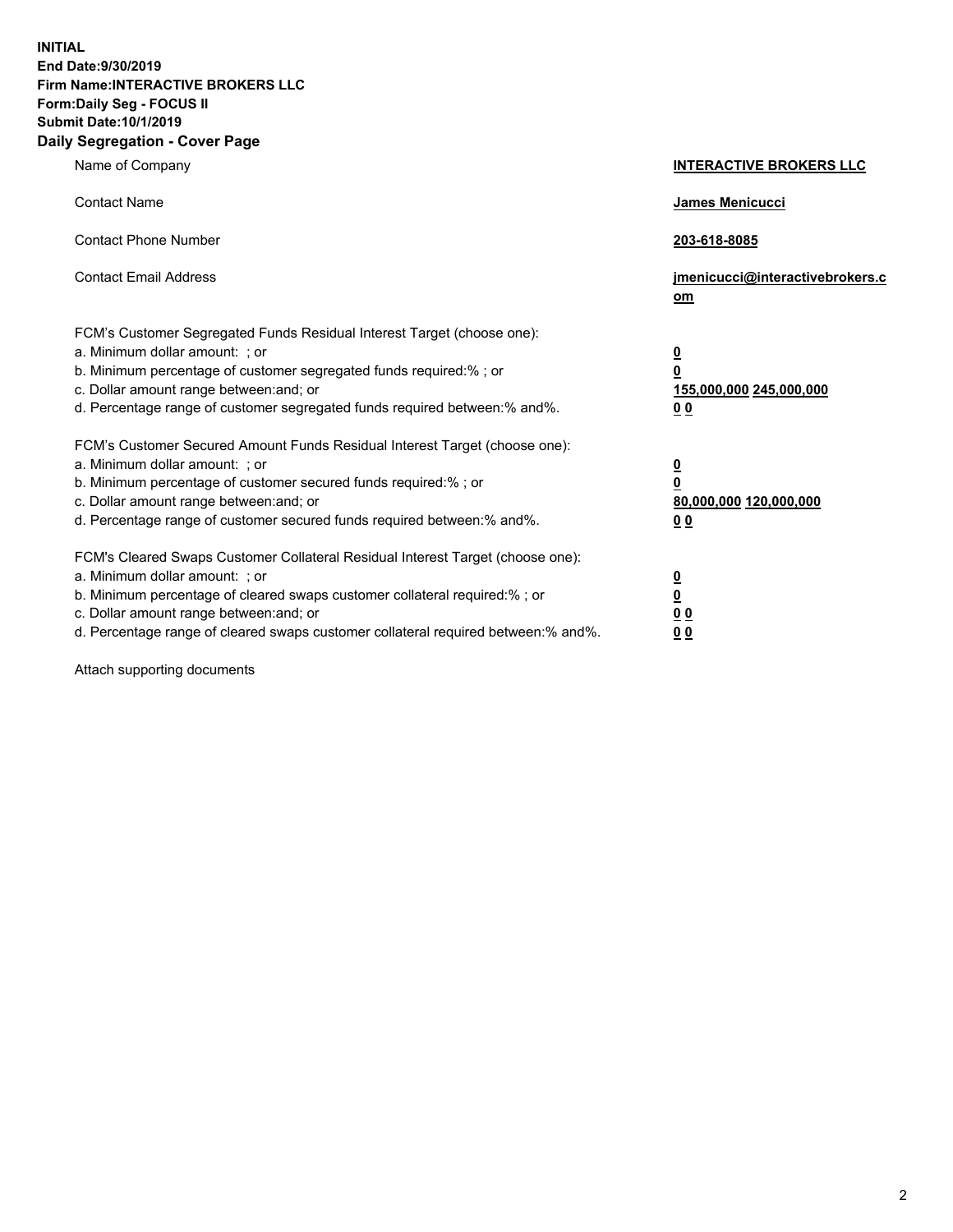## **INITIAL End Date:9/30/2019 Firm Name:INTERACTIVE BROKERS LLC Form:Daily Seg - FOCUS II Submit Date:10/1/2019 Daily Segregation - Secured Amounts**

| Daily Jegiegation - Jeculeu Alliounts                                                       |                                                                                                                                                                                                                                                                                                                                                                                                                                                                                                                                                                                                                                                                                                                                                                                                                                                                                                                                                                                                                                                                                                                                                                                    |
|---------------------------------------------------------------------------------------------|------------------------------------------------------------------------------------------------------------------------------------------------------------------------------------------------------------------------------------------------------------------------------------------------------------------------------------------------------------------------------------------------------------------------------------------------------------------------------------------------------------------------------------------------------------------------------------------------------------------------------------------------------------------------------------------------------------------------------------------------------------------------------------------------------------------------------------------------------------------------------------------------------------------------------------------------------------------------------------------------------------------------------------------------------------------------------------------------------------------------------------------------------------------------------------|
| Foreign Futures and Foreign Options Secured Amounts                                         |                                                                                                                                                                                                                                                                                                                                                                                                                                                                                                                                                                                                                                                                                                                                                                                                                                                                                                                                                                                                                                                                                                                                                                                    |
| Amount required to be set aside pursuant to law, rule or regulation of a foreign            | $0$ [7305]                                                                                                                                                                                                                                                                                                                                                                                                                                                                                                                                                                                                                                                                                                                                                                                                                                                                                                                                                                                                                                                                                                                                                                         |
| government or a rule of a self-regulatory organization authorized thereunder                |                                                                                                                                                                                                                                                                                                                                                                                                                                                                                                                                                                                                                                                                                                                                                                                                                                                                                                                                                                                                                                                                                                                                                                                    |
| Net ledger balance - Foreign Futures and Foreign Option Trading - All Customers             |                                                                                                                                                                                                                                                                                                                                                                                                                                                                                                                                                                                                                                                                                                                                                                                                                                                                                                                                                                                                                                                                                                                                                                                    |
| A. Cash                                                                                     | 497,256,757 [7315]                                                                                                                                                                                                                                                                                                                                                                                                                                                                                                                                                                                                                                                                                                                                                                                                                                                                                                                                                                                                                                                                                                                                                                 |
| B. Securities (at market)                                                                   | 0 [7317]                                                                                                                                                                                                                                                                                                                                                                                                                                                                                                                                                                                                                                                                                                                                                                                                                                                                                                                                                                                                                                                                                                                                                                           |
| Net unrealized profit (loss) in open futures contracts traded on a foreign board of trade   | 9,080,288 [7325]                                                                                                                                                                                                                                                                                                                                                                                                                                                                                                                                                                                                                                                                                                                                                                                                                                                                                                                                                                                                                                                                                                                                                                   |
| Exchange traded options                                                                     |                                                                                                                                                                                                                                                                                                                                                                                                                                                                                                                                                                                                                                                                                                                                                                                                                                                                                                                                                                                                                                                                                                                                                                                    |
| a. Market value of open option contracts purchased on a foreign board of trade              | 38,085 [7335]                                                                                                                                                                                                                                                                                                                                                                                                                                                                                                                                                                                                                                                                                                                                                                                                                                                                                                                                                                                                                                                                                                                                                                      |
| b. Market value of open contracts granted (sold) on a foreign board of trade                | $-33,283$ [7337]                                                                                                                                                                                                                                                                                                                                                                                                                                                                                                                                                                                                                                                                                                                                                                                                                                                                                                                                                                                                                                                                                                                                                                   |
| Net equity (deficit) (add lines 1. 2. and 3.)                                               | 506,341,847 [7345]                                                                                                                                                                                                                                                                                                                                                                                                                                                                                                                                                                                                                                                                                                                                                                                                                                                                                                                                                                                                                                                                                                                                                                 |
| Account liquidating to a deficit and account with a debit balances - gross amount           | 8,902 [7351]                                                                                                                                                                                                                                                                                                                                                                                                                                                                                                                                                                                                                                                                                                                                                                                                                                                                                                                                                                                                                                                                                                                                                                       |
| Less: amount offset by customer owned securities                                            | 0 [7352] 8,902 [7354]                                                                                                                                                                                                                                                                                                                                                                                                                                                                                                                                                                                                                                                                                                                                                                                                                                                                                                                                                                                                                                                                                                                                                              |
| Amount required to be set aside as the secured amount - Net Liquidating Equity              | 506,350,749 [7355]                                                                                                                                                                                                                                                                                                                                                                                                                                                                                                                                                                                                                                                                                                                                                                                                                                                                                                                                                                                                                                                                                                                                                                 |
| Method (add lines 4 and 5)                                                                  |                                                                                                                                                                                                                                                                                                                                                                                                                                                                                                                                                                                                                                                                                                                                                                                                                                                                                                                                                                                                                                                                                                                                                                                    |
| Greater of amount required to be set aside pursuant to foreign jurisdiction (above) or line | 506,350,749 [7360]                                                                                                                                                                                                                                                                                                                                                                                                                                                                                                                                                                                                                                                                                                                                                                                                                                                                                                                                                                                                                                                                                                                                                                 |
| 6.                                                                                          |                                                                                                                                                                                                                                                                                                                                                                                                                                                                                                                                                                                                                                                                                                                                                                                                                                                                                                                                                                                                                                                                                                                                                                                    |
| FUNDS DEPOSITED IN SEPARATE REGULATION 30.7 ACCOUNTS                                        |                                                                                                                                                                                                                                                                                                                                                                                                                                                                                                                                                                                                                                                                                                                                                                                                                                                                                                                                                                                                                                                                                                                                                                                    |
| Cash in banks                                                                               |                                                                                                                                                                                                                                                                                                                                                                                                                                                                                                                                                                                                                                                                                                                                                                                                                                                                                                                                                                                                                                                                                                                                                                                    |
| A. Banks located in the United States                                                       | 61,812,302 [7500]                                                                                                                                                                                                                                                                                                                                                                                                                                                                                                                                                                                                                                                                                                                                                                                                                                                                                                                                                                                                                                                                                                                                                                  |
| B. Other banks qualified under Regulation 30.7                                              | 0 [7520] 61,812,302 [7530]                                                                                                                                                                                                                                                                                                                                                                                                                                                                                                                                                                                                                                                                                                                                                                                                                                                                                                                                                                                                                                                                                                                                                         |
| Securities                                                                                  |                                                                                                                                                                                                                                                                                                                                                                                                                                                                                                                                                                                                                                                                                                                                                                                                                                                                                                                                                                                                                                                                                                                                                                                    |
|                                                                                             | 491,795,062 [7540]                                                                                                                                                                                                                                                                                                                                                                                                                                                                                                                                                                                                                                                                                                                                                                                                                                                                                                                                                                                                                                                                                                                                                                 |
|                                                                                             | 0 [7560] 491,795,062 [7570]                                                                                                                                                                                                                                                                                                                                                                                                                                                                                                                                                                                                                                                                                                                                                                                                                                                                                                                                                                                                                                                                                                                                                        |
|                                                                                             |                                                                                                                                                                                                                                                                                                                                                                                                                                                                                                                                                                                                                                                                                                                                                                                                                                                                                                                                                                                                                                                                                                                                                                                    |
|                                                                                             | $0$ [7580]                                                                                                                                                                                                                                                                                                                                                                                                                                                                                                                                                                                                                                                                                                                                                                                                                                                                                                                                                                                                                                                                                                                                                                         |
|                                                                                             | $0$ [7590]                                                                                                                                                                                                                                                                                                                                                                                                                                                                                                                                                                                                                                                                                                                                                                                                                                                                                                                                                                                                                                                                                                                                                                         |
|                                                                                             | $0$ [7600]                                                                                                                                                                                                                                                                                                                                                                                                                                                                                                                                                                                                                                                                                                                                                                                                                                                                                                                                                                                                                                                                                                                                                                         |
|                                                                                             | $0$ [7610]                                                                                                                                                                                                                                                                                                                                                                                                                                                                                                                                                                                                                                                                                                                                                                                                                                                                                                                                                                                                                                                                                                                                                                         |
|                                                                                             | 0 [7615] 0 [7620]                                                                                                                                                                                                                                                                                                                                                                                                                                                                                                                                                                                                                                                                                                                                                                                                                                                                                                                                                                                                                                                                                                                                                                  |
|                                                                                             |                                                                                                                                                                                                                                                                                                                                                                                                                                                                                                                                                                                                                                                                                                                                                                                                                                                                                                                                                                                                                                                                                                                                                                                    |
|                                                                                             | $0$ [7640]                                                                                                                                                                                                                                                                                                                                                                                                                                                                                                                                                                                                                                                                                                                                                                                                                                                                                                                                                                                                                                                                                                                                                                         |
|                                                                                             | $0$ [7650]                                                                                                                                                                                                                                                                                                                                                                                                                                                                                                                                                                                                                                                                                                                                                                                                                                                                                                                                                                                                                                                                                                                                                                         |
|                                                                                             | $0$ [7660]                                                                                                                                                                                                                                                                                                                                                                                                                                                                                                                                                                                                                                                                                                                                                                                                                                                                                                                                                                                                                                                                                                                                                                         |
|                                                                                             | $0$ [7670]                                                                                                                                                                                                                                                                                                                                                                                                                                                                                                                                                                                                                                                                                                                                                                                                                                                                                                                                                                                                                                                                                                                                                                         |
|                                                                                             | 0 [7675] 0 [7680]                                                                                                                                                                                                                                                                                                                                                                                                                                                                                                                                                                                                                                                                                                                                                                                                                                                                                                                                                                                                                                                                                                                                                                  |
|                                                                                             |                                                                                                                                                                                                                                                                                                                                                                                                                                                                                                                                                                                                                                                                                                                                                                                                                                                                                                                                                                                                                                                                                                                                                                                    |
|                                                                                             | 67,909,868 [7700]                                                                                                                                                                                                                                                                                                                                                                                                                                                                                                                                                                                                                                                                                                                                                                                                                                                                                                                                                                                                                                                                                                                                                                  |
|                                                                                             | $0$ [7710]                                                                                                                                                                                                                                                                                                                                                                                                                                                                                                                                                                                                                                                                                                                                                                                                                                                                                                                                                                                                                                                                                                                                                                         |
|                                                                                             | 8,002,586 [7720]                                                                                                                                                                                                                                                                                                                                                                                                                                                                                                                                                                                                                                                                                                                                                                                                                                                                                                                                                                                                                                                                                                                                                                   |
|                                                                                             | 38,085 [7730]                                                                                                                                                                                                                                                                                                                                                                                                                                                                                                                                                                                                                                                                                                                                                                                                                                                                                                                                                                                                                                                                                                                                                                      |
|                                                                                             | -33,283 [7735] 75,917,256 [7740]                                                                                                                                                                                                                                                                                                                                                                                                                                                                                                                                                                                                                                                                                                                                                                                                                                                                                                                                                                                                                                                                                                                                                   |
|                                                                                             | 0 [7760]                                                                                                                                                                                                                                                                                                                                                                                                                                                                                                                                                                                                                                                                                                                                                                                                                                                                                                                                                                                                                                                                                                                                                                           |
|                                                                                             | $0$ [7765]                                                                                                                                                                                                                                                                                                                                                                                                                                                                                                                                                                                                                                                                                                                                                                                                                                                                                                                                                                                                                                                                                                                                                                         |
|                                                                                             | 629,524,620 [7770]                                                                                                                                                                                                                                                                                                                                                                                                                                                                                                                                                                                                                                                                                                                                                                                                                                                                                                                                                                                                                                                                                                                                                                 |
| Page 1 from Line 8)                                                                         | 123,173,871 [7380]                                                                                                                                                                                                                                                                                                                                                                                                                                                                                                                                                                                                                                                                                                                                                                                                                                                                                                                                                                                                                                                                                                                                                                 |
| Management Target Amount for Excess funds in separate section 30.7 accounts                 | 80,000,000 [7780]                                                                                                                                                                                                                                                                                                                                                                                                                                                                                                                                                                                                                                                                                                                                                                                                                                                                                                                                                                                                                                                                                                                                                                  |
|                                                                                             | 43,173,871 [7785]                                                                                                                                                                                                                                                                                                                                                                                                                                                                                                                                                                                                                                                                                                                                                                                                                                                                                                                                                                                                                                                                                                                                                                  |
|                                                                                             | A. In safekeeping with banks located in the United States<br>B. In safekeeping with other banks qualified under Regulation 30.7<br>Equities with registered futures commission merchants<br>A. Cash<br><b>B.</b> Securities<br>C. Unrealized gain (loss) on open futures contracts<br>D. Value of long option contracts<br>E. Value of short option contracts<br>Amounts held by clearing organizations of foreign boards of trade<br>A. Cash<br><b>B.</b> Securities<br>C. Amount due to (from) clearing organization - daily variation<br>D. Value of long option contracts<br>E. Value of short option contracts<br>Amounts held by members of foreign boards of trade<br>A. Cash<br><b>B.</b> Securities<br>C. Unrealized gain (loss) on open futures contracts<br>D. Value of long option contracts<br>E. Value of short option contracts<br>Amounts with other depositories designated by a foreign board of trade<br>Segregated funds on hand<br>Total funds in separate section 30.7 accounts<br>Excess (deficiency) Set Aside for Secured Amount (subtract line 7 Secured Statement<br>Excess (deficiency) funds in separate 30.7 accounts over (under) Management Target |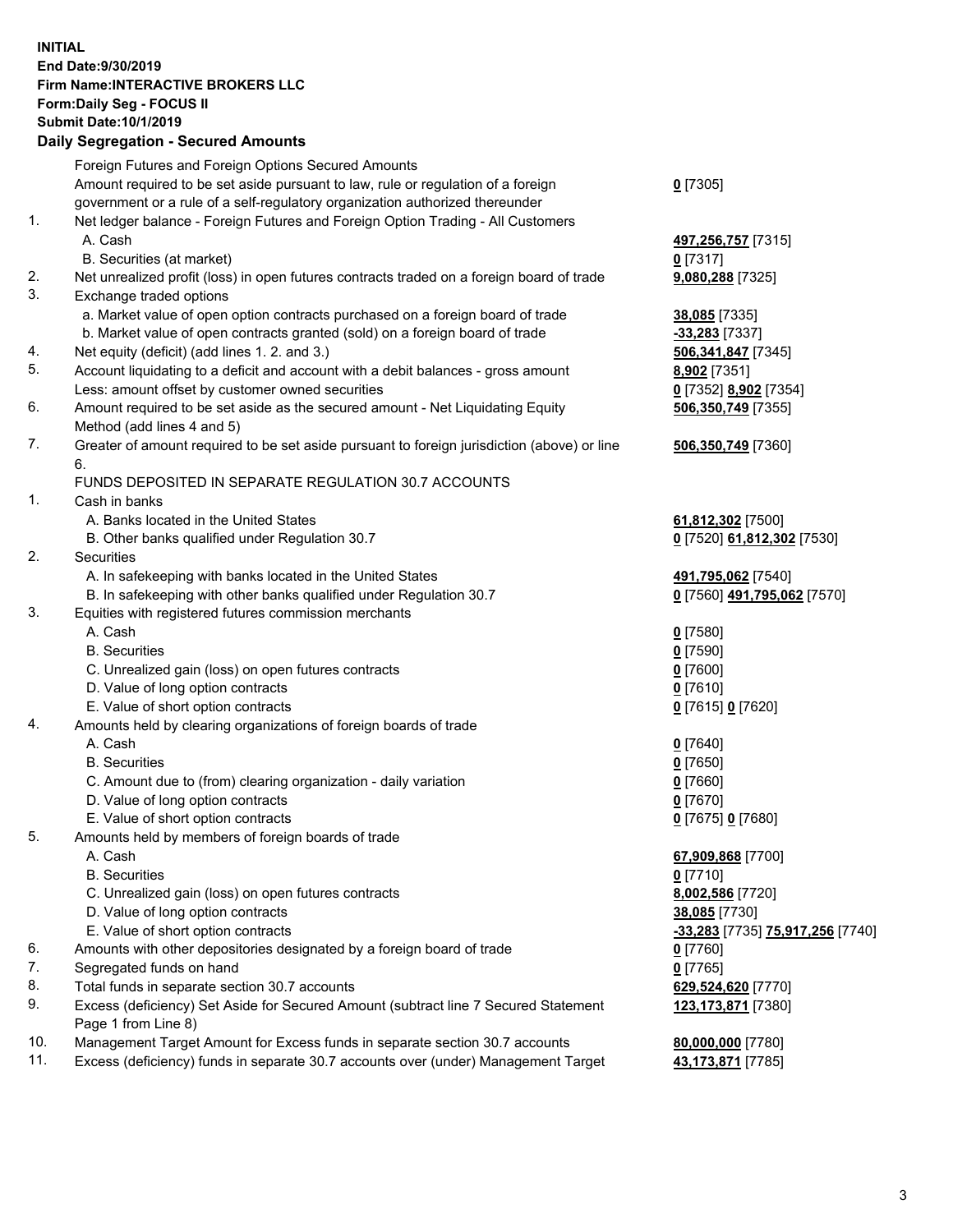**INITIAL End Date:9/30/2019 Firm Name:INTERACTIVE BROKERS LLC Form:Daily Seg - FOCUS II Submit Date:10/1/2019 Daily Segregation - Segregation Statement** SEGREGATION REQUIREMENTS(Section 4d(2) of the CEAct) 1. Net ledger balance A. Cash **4,126,986,026** [7010] B. Securities (at market) **0** [7020] 2. Net unrealized profit (loss) in open futures contracts traded on a contract market **-84,339,024** [7030] 3. Exchange traded options A. Add market value of open option contracts purchased on a contract market **206,088,034** [7032] B. Deduct market value of open option contracts granted (sold) on a contract market **-204,677,015** [7033] 4. Net equity (deficit) (add lines 1, 2 and 3) **4,044,058,021** [7040] 5. Accounts liquidating to a deficit and accounts with debit balances - gross amount **1,136,349** [7045] Less: amount offset by customer securities **0** [7047] **1,136,349** [7050] 6. Amount required to be segregated (add lines 4 and 5) **4,045,194,370** [7060] FUNDS IN SEGREGATED ACCOUNTS 7. Deposited in segregated funds bank accounts A. Cash **958,763,441** [7070] B. Securities representing investments of customers' funds (at market) **1,977,572,185** [7080] C. Securities held for particular customers or option customers in lieu of cash (at market) **0** [7090] 8. Margins on deposit with derivatives clearing organizations of contract markets A. Cash **5,447,842** [7100] B. Securities representing investments of customers' funds (at market) **1,316,502,903** [7110] C. Securities held for particular customers or option customers in lieu of cash (at market) **0** [7120] 9. Net settlement from (to) derivatives clearing organizations of contract markets **-8,147,671** [7130] 10. Exchange traded options A. Value of open long option contracts **206,201,244** [7132] B. Value of open short option contracts **-204,837,508** [7133] 11. Net equities with other FCMs A. Net liquidating equity **0** [7140] B. Securities representing investments of customers' funds (at market) **0** [7160] C. Securities held for particular customers or option customers in lieu of cash (at market) **0** [7170] 12. Segregated funds on hand **0** [7150] 13. Total amount in segregation (add lines 7 through 12) **4,251,502,436** [7180] 14. Excess (deficiency) funds in segregation (subtract line 6 from line 13) **206,308,066** [7190] 15. Management Target Amount for Excess funds in segregation **155,000,000** [7194] **51,308,066** [7198]

16. Excess (deficiency) funds in segregation over (under) Management Target Amount Excess